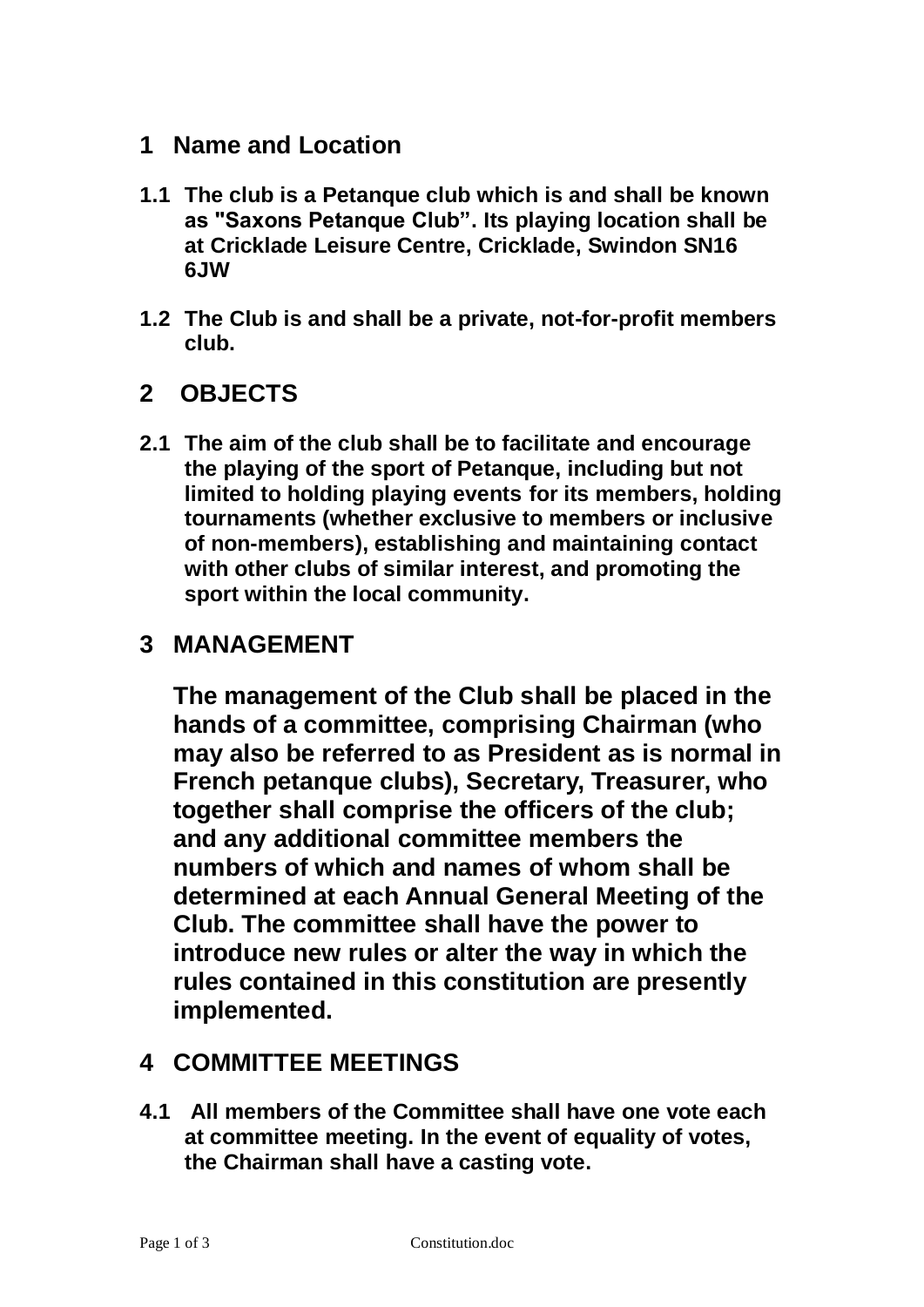- **4.2 A quorum for all Committee meetings shall be three.**
- **4.3 Minutes and records of attendance at all meetings shall be kept by the Secretary and all such minutes shall be circulated to all club members within one week of each meeting or as the Committee shall from time to time determine**

#### **5 GENERAL MEETINGS**

- **5.1 The Annual General Meeting of the club shall be held during the month of December or any other month determined at an Annual General Meeting at such time as decided by the committee.**
- **5.2 Three weeks' notice of an upcoming Annual General Meeting must be given to all paid up members of the club**
- **5.3 Items for the agenda of the Annual General Meeting must be given to the secretary at least two weeks prior to the date of the Annual General Meeting.**
- **5.4 At the Annual General Meeting it is one member one vote**
- **5.5 Extraordinary General Meetings can be called at any time by the Club Committee or by one third of the remaining paid-up members of the club.**
- **5.6 Only paid-up members shall have the right to vote at any meeting.**

#### **6 FINANCE**

- **6.1 A record of all income and expenditure shall be maintained by the Treasure, who shall produce a record of the club's accounts at the Annual General Meeting**
- **6.2 The club's financial year shall run from 1st December to the last day of November in each year**
- **6.3 The Club's funds shall be deposited at a Building Society or Bank under the name of Saxons Petanque Club. All**